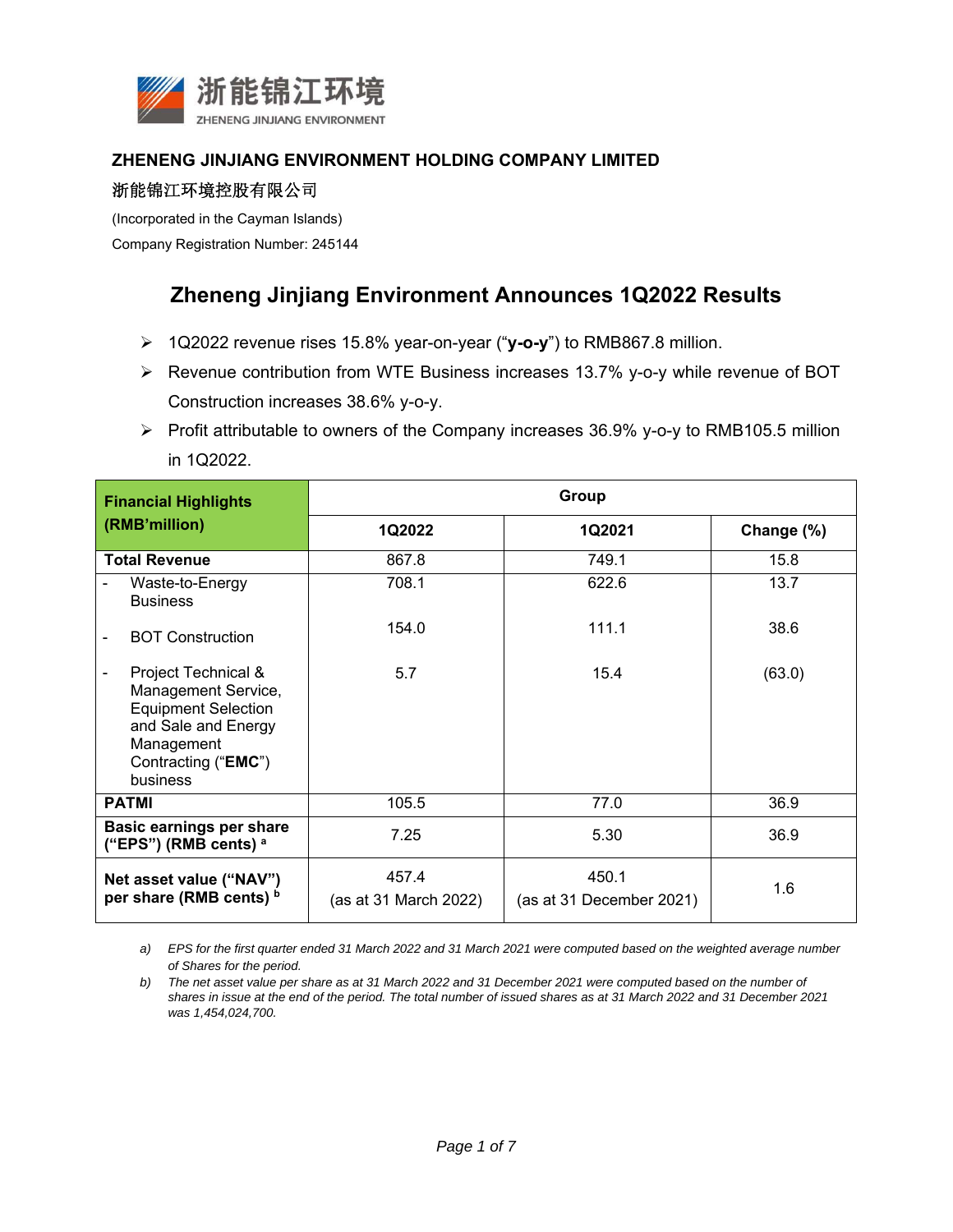*SINGAPORE, 11 May 2022* **– Zheneng Jinjiang Environment Holding Company Limited** (浙 能锦江环境控股有限公司) ("**Zheneng Jinjiang Environment**" or the "**Company**" and together with its subsidiaries, the "**Group**", Stock code: **BWM**), a leading Waste-to-Energy ("**WTE**") operator in the People's Republic of China ("**PRC**" or "**China**"), has announced its unaudited results for the first quarter ended 31 March 2022 ("**1Q2022**").

In 1Q2022, China's momentum of recovery and development continued despite a more complex and severe international environment and frequent domestic outbreaks of COVID-19 in China. China's nominal gross domestic product increased by 4.8% y-o-y as long-term economic fundamentals continue to be positive. However, as economic development remains challenging in the face of increasing uncertainties both domestically and internationally, China continues to place greater emphasis on stability and ensuring that economic activity remains at a reasonable level.

The Group's growth remains supported by the Chinese government's stable policy to increase its focus on green energy and encourage development of the WTE industry. During the 75<sup>th</sup> Session of the United Nations General Assembly, China commented that it will increase its national independent contributions by adopting more effective policies and measures, strive to reach the carbon dioxide emissions peak by 2030 and achieve carbon neutrality by 2060.

2022 is a key year for the implementation of China's "14th Five-year Plan". The 2022 National Ecological Environmental Protection Work Conference proposed that ecological environmental protection will primarily focus on the orderly promotion of green and low-carbon development, through coordinated efforts to reduce pollution and carbon emissions.

In March 2022, the National Development and Reform Commission and the National Energy Administration issued the Modern Energy System Plan within "14th Five-Year Plan" to promote the construction of a modern energy system. This plan proposes to develop other renewable energy sources according to local conditions, promote diversified utilization of biomass energy, steadily develop urban waste incineration power generation, amongst others.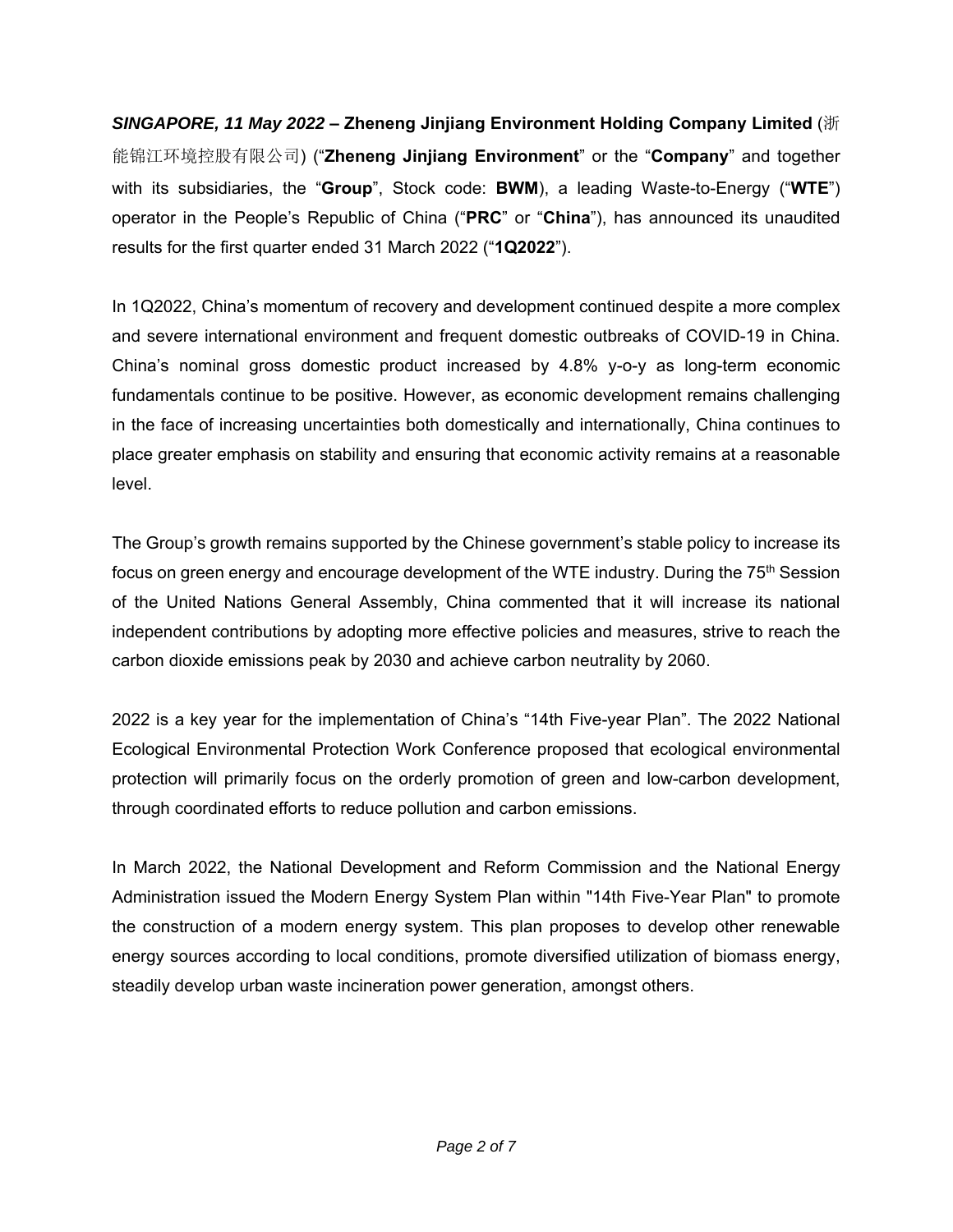The Group's 1Q2022 revenue increased 15.8% y-o-y from RMB749.1 million in the previous corresponding period ("**1Q2021**") to RMB867.8 million in 1Q2022. The Group's gross profit increased 4.1% to RMB244.7 million in 1Q2022, while profit for the period increased from RMB80.4 million in 1Q2021 to RMB108.2 million in 1Q2022. Profit attributable to owners of the Company increased 36.9% to RMB105.5 million. Earnings per share was approximately RMB7.25 cents in 1Q2022, up 36.9% from 1Q2021.

## **WTE business (excluding revenue from construction services provided under Build-Operate-Transfer ("BOT") concession agreements)**

In 1Q2022, revenue from the Group's WTE business increased 13.7% from RMB622.6 million in 1Q2021 to RMB708.1 million in 1Q2022, constituting 81.6% of the Group's 1Q2022 revenue. The gross profit of our WTE business (excluding gross profit from construction services provided under BOT concession agreements) increased by RMB10.3 million or 5.1% from RMB201.5 million in 1Q2021 to RMB211.8 million in 1Q2022.

The increase in the revenue from the Group's WTE business was mainly attributable to (i) waste treated (including waste collection and transportation operations in India) increasing by 2.7% and excluding waste collection and transportation operations in India, waste treated increasing by 0.8% in 1Q2022 as compared to 1Q2021, which was due to commencement of operations of the Linzhou Jiasheng WTE Facility in Henan Province and Leting Jinhuan New Energy WTE Facility in Hebei Province and after the technical transformation and optimization of the power plant management, resulted in revenue from waste treatment and sales of electricity increasing by RMB28.8 million, and (ii) the unit price of heat supply at Zhuji Bafang WTE Facility in Zhejiang Province was increased due to higher coal prices and the increase in steam supplied in 1Q2022 as compared to 1Q2021, which resulted the increase in sales of steam by a total of RMB50.6 million.

### **Construction services provided under BOT concession agreements**

In 1Q2022, revenue from the construction services provided under BOT concession agreements increased 38.6% from RMB111.1 million in 1Q2021 to RMB154.0 million in 1Q2022, constituting 17.7% of the Group's 1Q2022 revenue. Gross profit from construction services provided under BOT concession agreements (including financial income) increased 22.3% or RMB5.5 million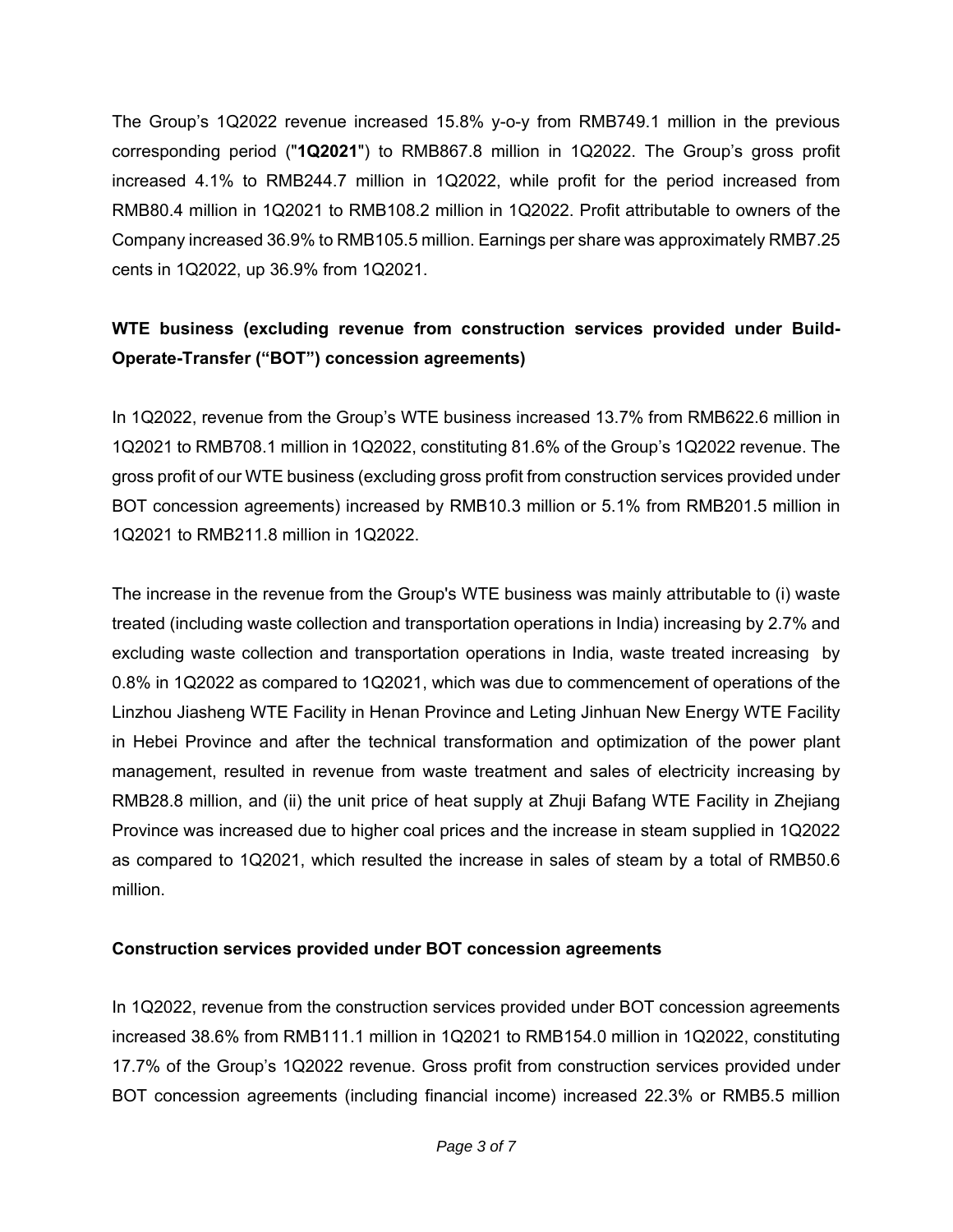from RMB24.7 million in 1Q2021 to RMB30.2 million in 1Q2022. The gross profit from the construction services provided under BOT concession agreements increased RMB5.9 million in 1Q2022 as compared to 1Q2021 and the gross profit from financial income under service concession agreements decreased by RMB0.4 million. Due to the decrease in financial income, the gross profit margin including financial income decreased from 22.3% in 1Q2021 to 19.6% in 1Q2022. In 1Q2022, BOT revenue was recorded for the Songyuan Xinxiang Resource Recycling Project in Jilin Province, Expansion Project of Yunnan Green Energy WTE Facility and Jinghong Jiasheng WTE Project in Xishuangbanna Dai Autonomous Prefecture, Yunnan Province and others. The BOT revenue in 1Q2022, based on the construction investment amount and progress of the aforesaid projects, was higher than in 1Q2021.

# **Project technical and management services, equipment selection and sale and EMC business**

In 1Q2022, revenue from project technical and management services, equipment selection and sale and EMC business decreased 63% from RMB15.4 million in 1Q2021 to RMB5.7 million in 1Q2022. The gross profit from project technical and management services, equipment selection and sale and EMC business decreased 69.5% or RMB6.2 million from RMB8.9 million in 1Q2021 to RMB2.7 million in 1Q2022. Gross profit margin decreased from 57.8% to 47.7% mainly due to the Company having agreed a one-time buyout settlement of the future service benefits in 4Q2021 and the reduction in profit-sharing ratio in the later stages of most of the EMC contracts.

### **Steady operational progress with strong resilience**

The Group's operating companies have maintained normal operations and its project construction has proceeded on schedule in an orderly manner in 1Q2022.

The first phase of Jinghong Jiasheng WTE Facility in Xishuangbanna Dai Autonomous Prefecture, Yunnan Province (BOT) officially started construction in 1Q2022. As of 31 March 2022, the Group has four WTE projects and one Resource Recycling project under construction in China, which is expected to bring the Group's total waste treatment capacity up by 3,850 tonnes/day and 125MW installed capacity upon the successive commencement of operations of these projects which is expected in 2022 and 2023.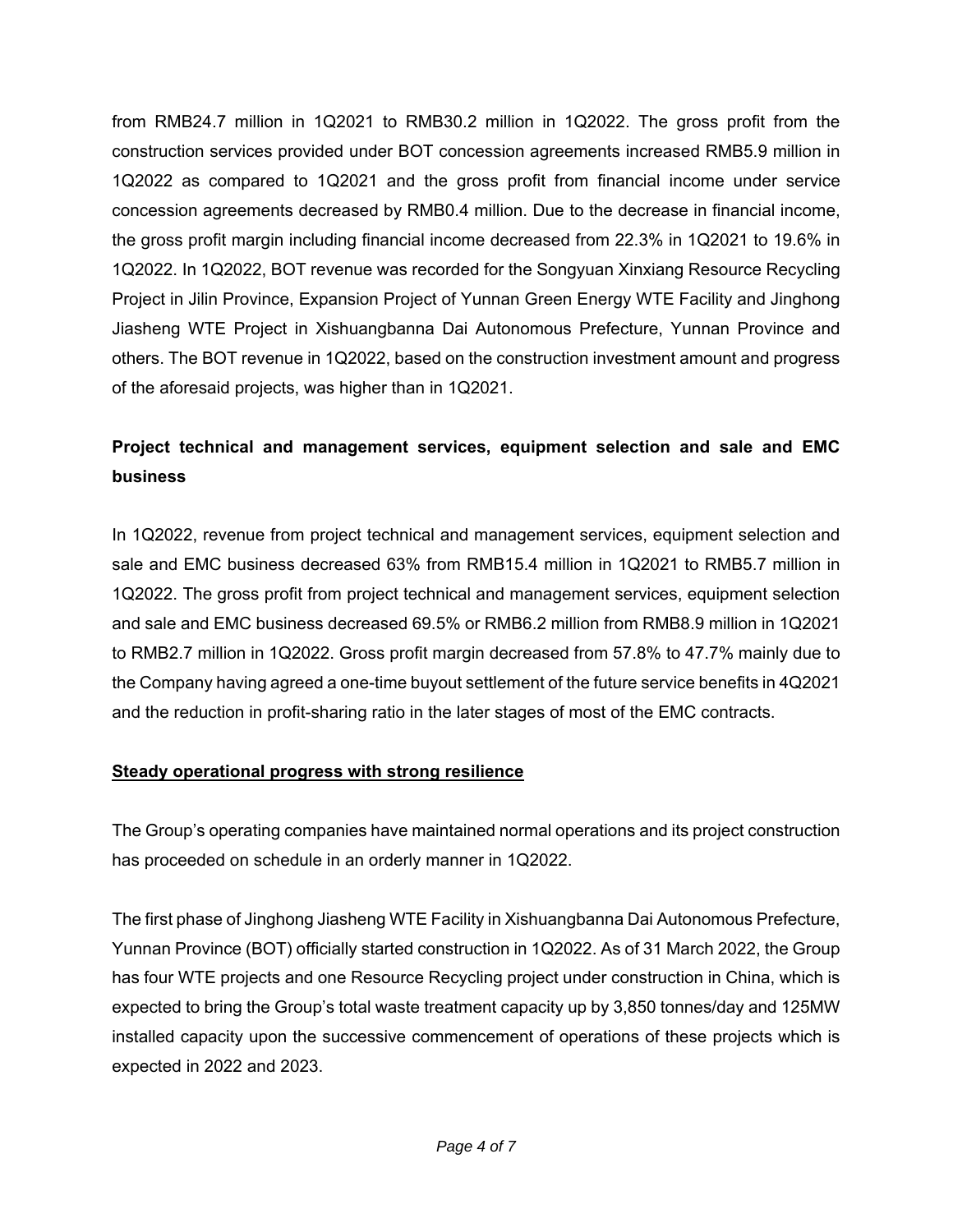The Group successfully secured the Baoding Jinhuan WTE Project in Baoding City, Hebei Province in the first quarter of 2022, with a daily waste treatment capacity of 1,200 tonnes. This will jointly contribute to the "harmless, reduction and recycling" of local waste treatment together with the Gaobeidian Resource Recycling Project upon completion. As of 31 March 2022, the Group has 15 WTE projects, 4 kitchen waste projects and 1 Resource Recycling project under preparation in China, which are undertaking preparatory works for construction on schedule.

In addition, the Group actively promotes the development of overseas projects with a view towards achieving sustainable and long-term growth of its business. In 1Q2022, the Group signed a supplementary agreement to the concession agreement with the government of Palembang, Indonesia. The waste treatment fee has been increased from about US\$22/tonne to about US\$28/tonne, which will be further increased yearly from its second year of operations after the project is put into operation, laying a solid foundation for the subsequent development of the Palembang Project in Indonesia.

Currently, the Group invests in 25 operational WTE facilities, 1 organic waste treatment facility and 8 waste recycling facilities in the PRC with a total installed waste treatment capacity of 40,410 tonnes/day. Taking into consideration all projects in operation, under construction, and in the planning phase both domestically and internationally, the Group's total installed waste treatment capacity is expected to reach 63,020 tonnes/day upon the completion of all projects.

### **Update on the Group's Operations in relation to the COVID-19 Situation**

In 1Q2022, the Group swiftly implemented prevention and control measures to deal with the series of localised COVID-19 outbreaks in China which affected several provinces including in the provinces and cities where the Group's headquarters and certain of its WTE facilities, such as the Jilin Xinxiang WTE Facility, Linyungang Sunrise WTE Facility and Tangshan Jiasheng WTE Facility are located. As of 31 March 2022, the Group's domestic facilities have maintained normal and stable operations and can process and dispose local waste in a timely manner, and the disposal standards have been achieved.

The Group's waste collection and transportation work in India has also been operating as usual, while adhering strictly to pandemic prevention and control rules and regulations.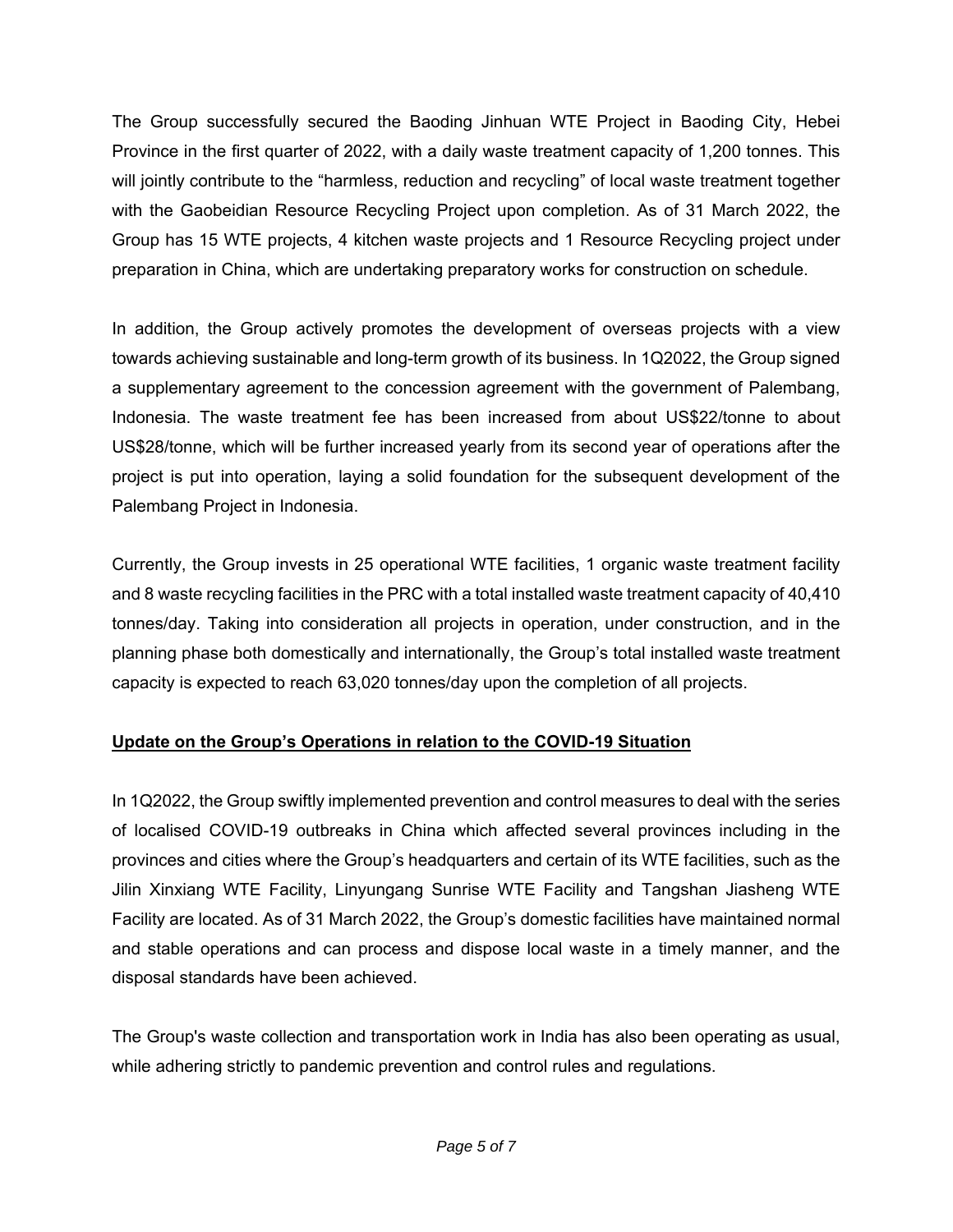Looking ahead, the Group will continue to closely monitor the COVID-19 situation and will take the necessary preventive and control measures in strict accordance with the requirements of the local governments.

**Mr. Wei Dongliang (**韦东良**), Executive Chairman of Zheneng Jinjiang Environment,** said: "While the macroeconomic environment has entered a period of slower growth, I am heartened to announce a resilient and commendable set of financials for 1Q2022. Moving forward, the WTE industry will continue to benefit from a favourable market environment and policy support which encourage carbon peaking, carbon neutrality, building a circular economy, and promoting efficient energy utilisation. As a key player in the WTE space, Zheneng Jinjiang Environment stands to gain from these secular trends as we continue to fulfil our mission of 'Beautifying the Cities and Making the Environment more Natural'. We will also continue to focus on technological innovation and digital empowerment to improve our operations, such as incorporating artificial intelligence to optimize the incineration technology, to fully leverage the advantages of synergistic circulation and entrench our position in this field."

 $-$  Fnd  $-$